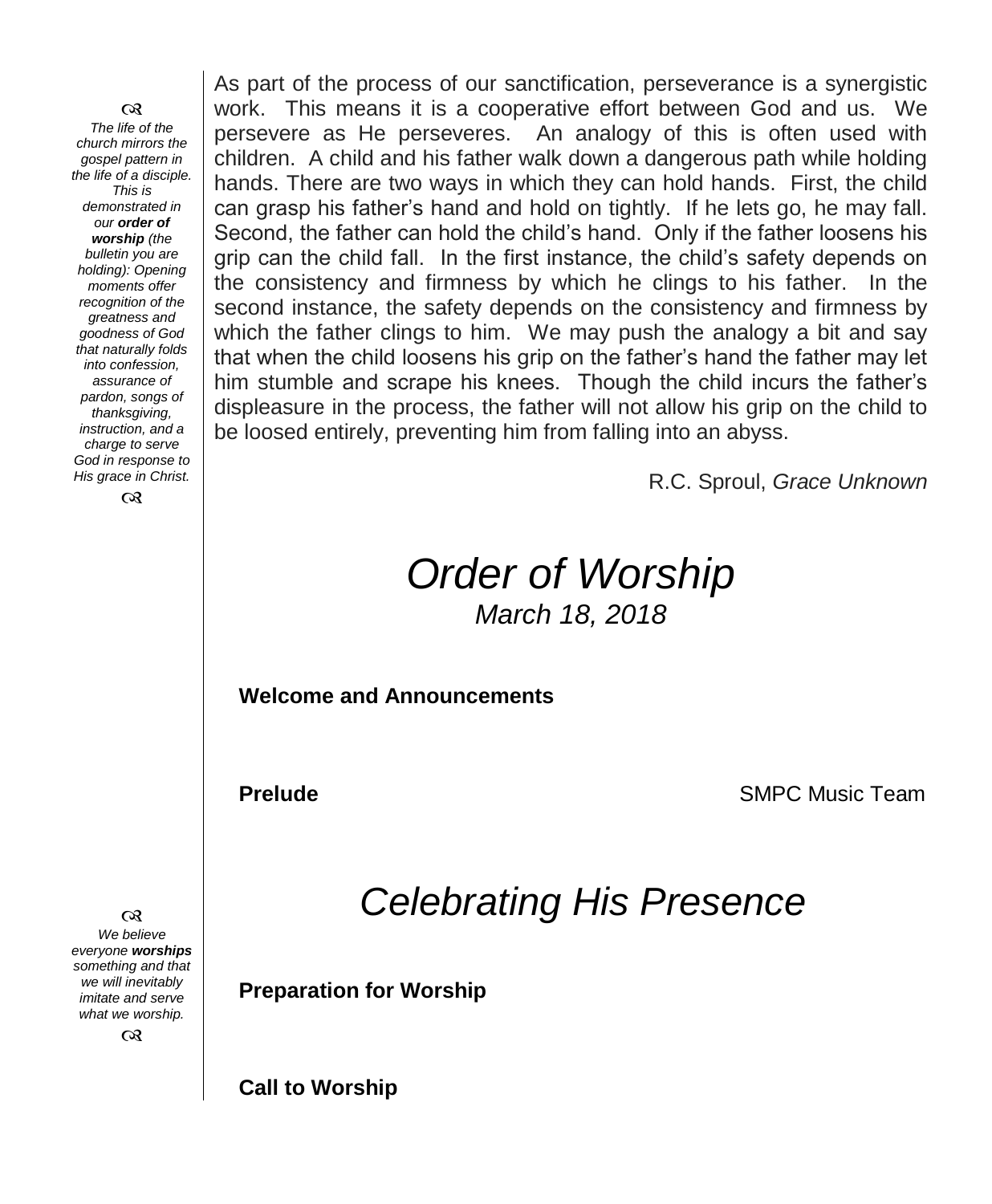## *This Is My Father's World*

This is my Father's world, and to my list'ning ears, All nature sings, and round me rings the music of the spheres. This is my Father's world: I rest me in the thought Of rocks and trees, of skies and seas; His hand the wonders wrought.

This is my Father's world, the birds their carols raise, The morning light, the lily white declare their Maker's praise. This is my Father's world: He shines in all that's fair; In the rustling grass I hear Him pass, He speaks to me everywhere.

This is my Father's world, O let me ne'er forget That though the wrong oft seems so strong, God is the Ruler yet. This is my Father's world: the battle is not done; Jesus who died shall be satisfied, and earth and heav'n be one.

**Invocation**

**A Gospel Moment** 

#### **The Prayer of Confession and Repentance**

Almighty God, we confess that we often complain about the claims You make on our lives. You have called us to be the church, to continue the mission of Jesus Christ to our lonely and confused world. Yet we acknowledge we are more apathetic than active, isolated than involved, callous than compassionate, obstinate than obedient, legalistic than loving. Gracious Lord, have mercy upon us and forgive our sins. Remove the obstacles preventing us from being Your representatives to a broken world. Awaken our hearts to the promised gift of Your indwelling Spirit. This we pray in Jesus' powerful name. Amen.

 $\infty$ *The gospel moment is a time we use to remind people of the death and resurrection of Jesus Christ. By His obedience we are justified, and by His death we are reconciled to God. As we apprehend this we are ready to confess our sin.*

 $\infty$ 

#### $\infty$

*Since we understand that we are redeemed sinners, we agree with God about our sin to the end that we might be confirmed in the forgiveness and absolution we have in Christ. This pattern of confession makes way for affirmation and confirmation of God's covenant promise that He assures every believer of pardon for the sake of Christ's* 

> *substitution.*  $\infty$

*obedience and*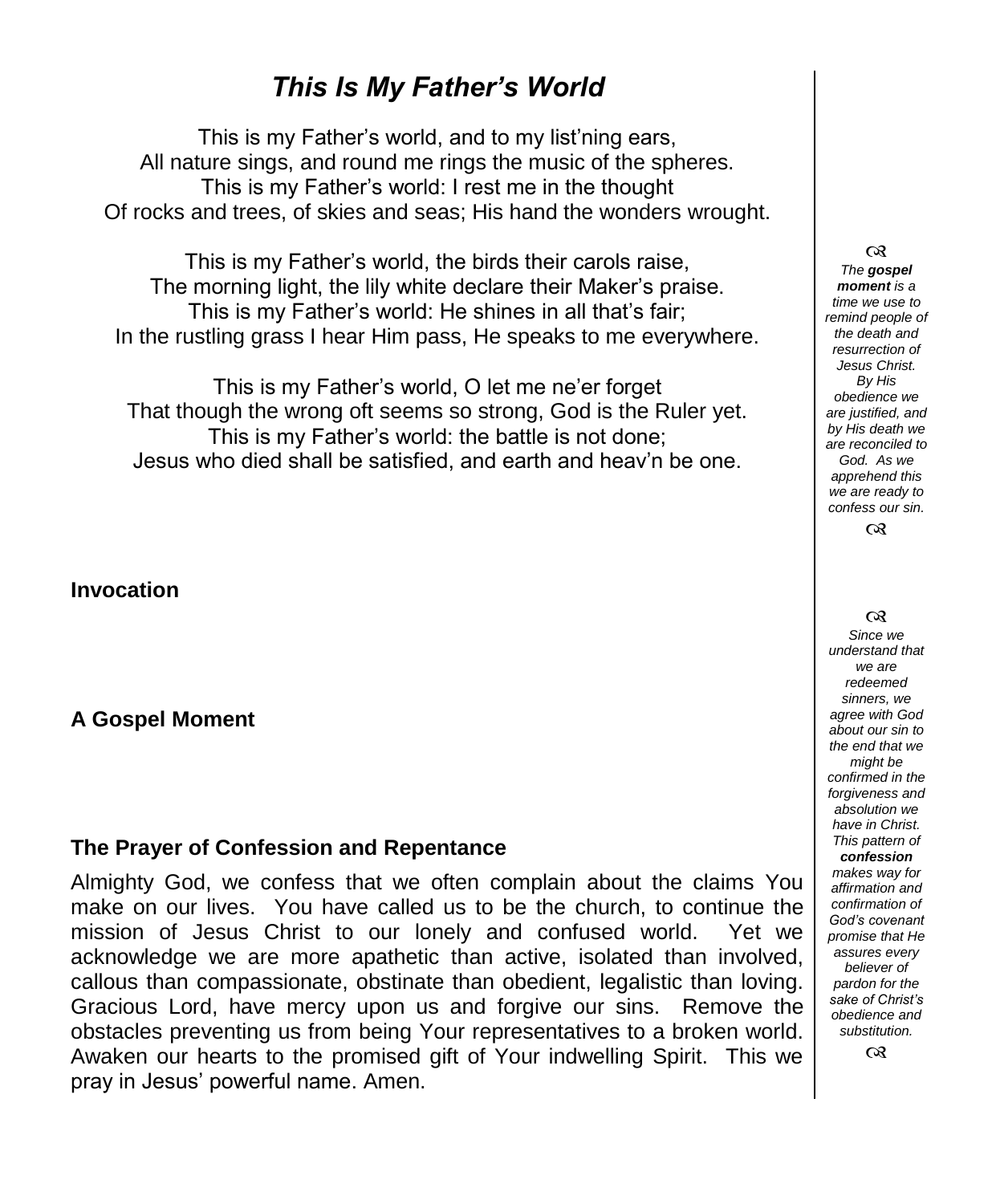$\infty$ *For assurance of pardon, the man who has faith is the man who is no longer looking at himself and no longer looking to himself. He looks entirely to the Lord Jesus Christ and His finished work, and rests on that alone". –Martyn Lloyd-Jones*

 $\infty$ 

**Assurance of Pardon** *People:* Thanks be to God!

# *Give Thanks*

Give thanks with a grateful heart, Give thanks to the Holy One, Give thanks because He's given Jesus Christ His Son. *(repeat)*

> And now let the weak say, 'I am strong', Let the poor say, 'I am rich Because of what the Lord has done for us!'

#### **The Blessing**

*Minister:* The grace of God be with you. *People:* And also with you.

**Reception of New Members** 

**Greeting One Another in the Name of the Lord**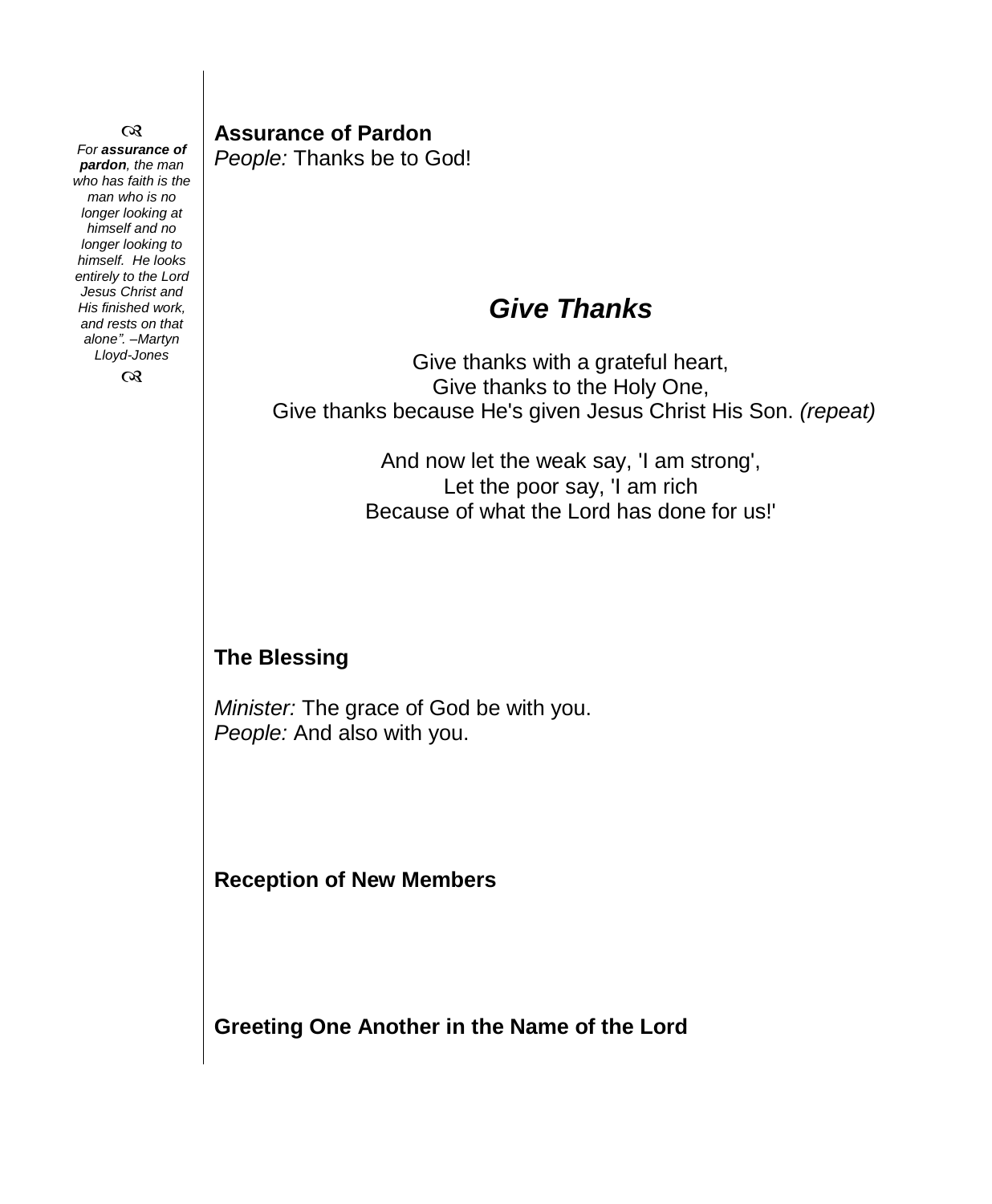# *Experiencing Renewal*

## *Better Is One Day*

How lovely is Your dwelling place, O Lord Almighty For my soul longs and even faints for You, For here my heart is satisfied within Your presence. I sing beneath the shadow of Your wings.

*Chorus:* Better is one day in Your courts, better is one day in Your house, Better is one day in Your courts than thousands elsewhere. Better is one day in Your courts, better is one day in Your house, Better is one day in Your courts than thousands elsewhere, Than thousands elsewhere.

> One thing I ask and I would seek: to see Your beauty, To find You in the place Your glory dwells. One thing I ask and I would seek: to see Your beauty, To find You in the place Your glory dwells.

> > *(repeat chorus twice)*

### *There is a Redeemer*

There is a Redeemer, Jesus, God's own Son Precious Lamb of God, Messiah, Holy One. *(chorus)*

Jesus, my Redeemer, Name above all names, Precious Lamb of God, Messiah, hope for sinners slain. *(chorus)*

When I stand in glory I will see His face, And there I'll serve my King forever, in that Holy place. *(chorus)*

*Chorus:* Thank You, O my Father, for giving us Your Son; And leaving Your Spirit 'til the work on earth is done.

*(last time repeat chorus)*

 $\infty$ *Now that we* 

*have reenacted the story of the gospel as a church community. We now experience the renewal merited for us by Jesus Christ. We express this renewal in our singing praises to Jesus for His great mercy towards us.*  $\infty$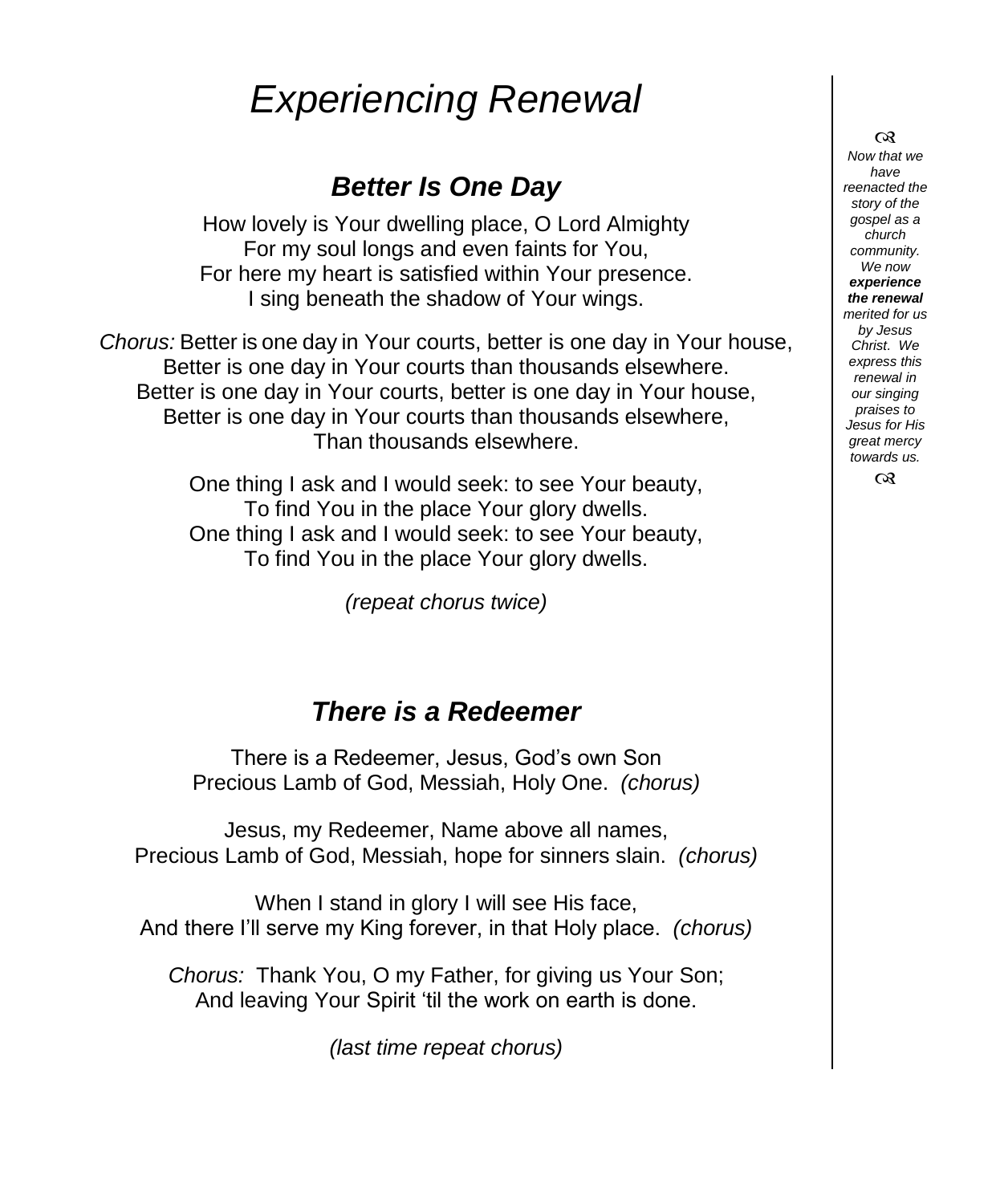#### രു *Jesus, our shepherd, prays with us and for us. We pray the pastoral prayer expecting the Holy Spirit to minister Jesus' benefits to us as He prays for us.*  $\infty$

രു *(children 4-5 years are dismissed to Children's Church during Song of Preparation)*  $\infty$ 

#### **Pastoral Prayer**

#### **Song of Preparation to Hear God's Word**

### *The Church's One Foundation*

The church's one Foundation is Jesus Christ her Lord; She is His new creation by water and the Word: From heav'n He came and sought her to be His holy bride; With His own blood He bought her, and for her life He died.

Elect from every nation, yet one o'er all the earth, Her charter of salvation one Lord, one faith, one birth; One holy Name she blesses, partakes one holy food, And to one hope she presses, with ev'ry grace endued.

The church shall never perish! Her dear Lord to defend, To guide, sustain and cherish, is with her to the end; Though there be those that hate her, and false sons in her pale, Against or foe or traitor she ever shall prevail.

Yet she on earth hath union with God the Three in One, And mystic sweet communion with those whose rest is won: O happy ones and holy! Lord, give us grace that we, Like them, the meek and lowly, on high may dwell with Thee.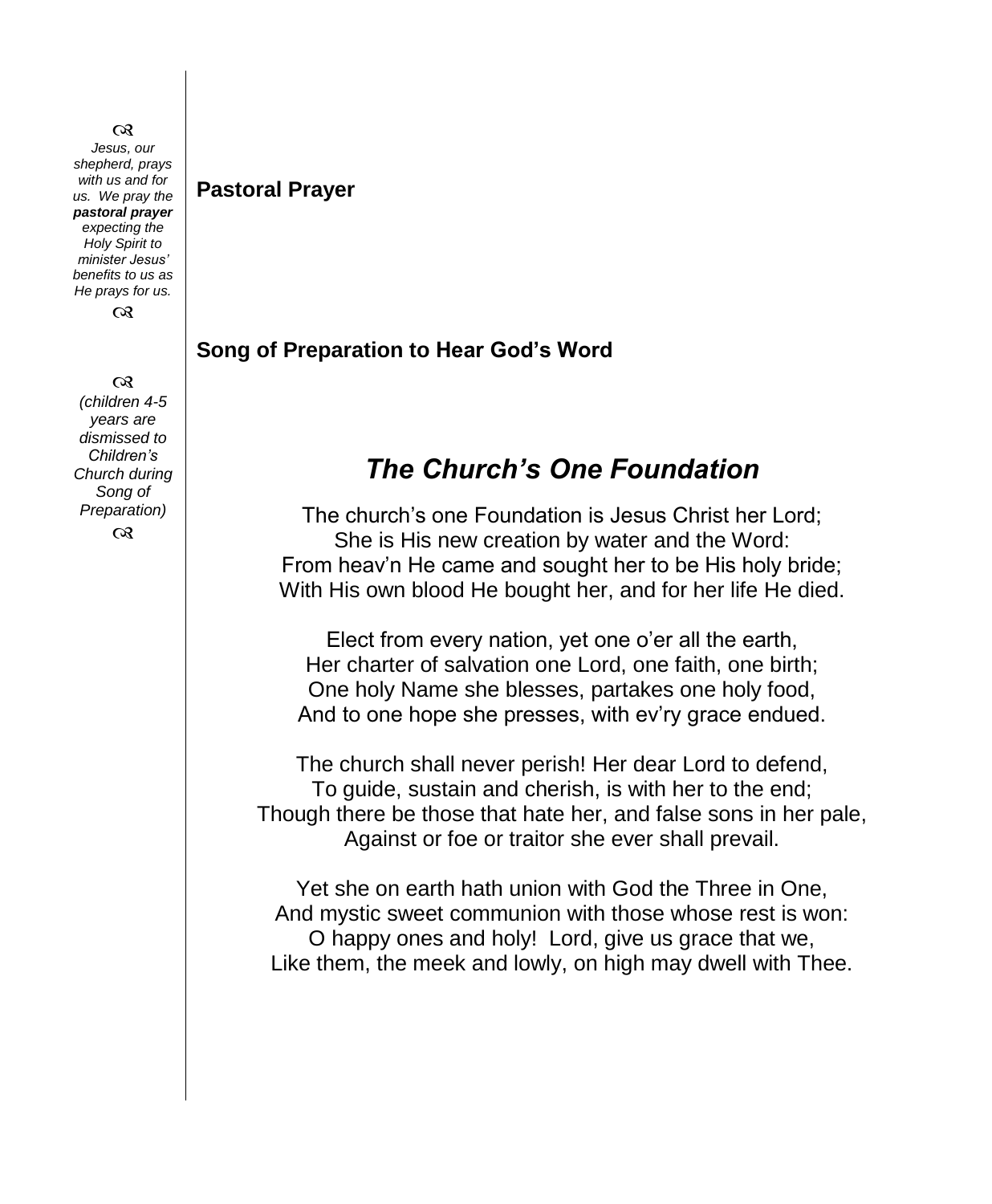# *Deepening Our Commitment*

#### **Preaching of the Word Tim Posey**

Series: The Supremacy of Christ "Fix Your Thoughts on Jesus" Hebrews 3:1-6 Theme: *Jesus Is Superior to Moses*

Introduction:

I. Consider Jesus (vv. 1-2)

II. Moses and Jesus (vv. 3-6a)

III. A conditional sentence (v. 6b)

Conclusion:

 $\infty$ 

*Since Jesus Christ has committed Himself to us in the laying down of His precious life, we are reminded of this in the preaching of the Word and likewise called to a daily, deepening commitment to follow after Him.*  $\infty$